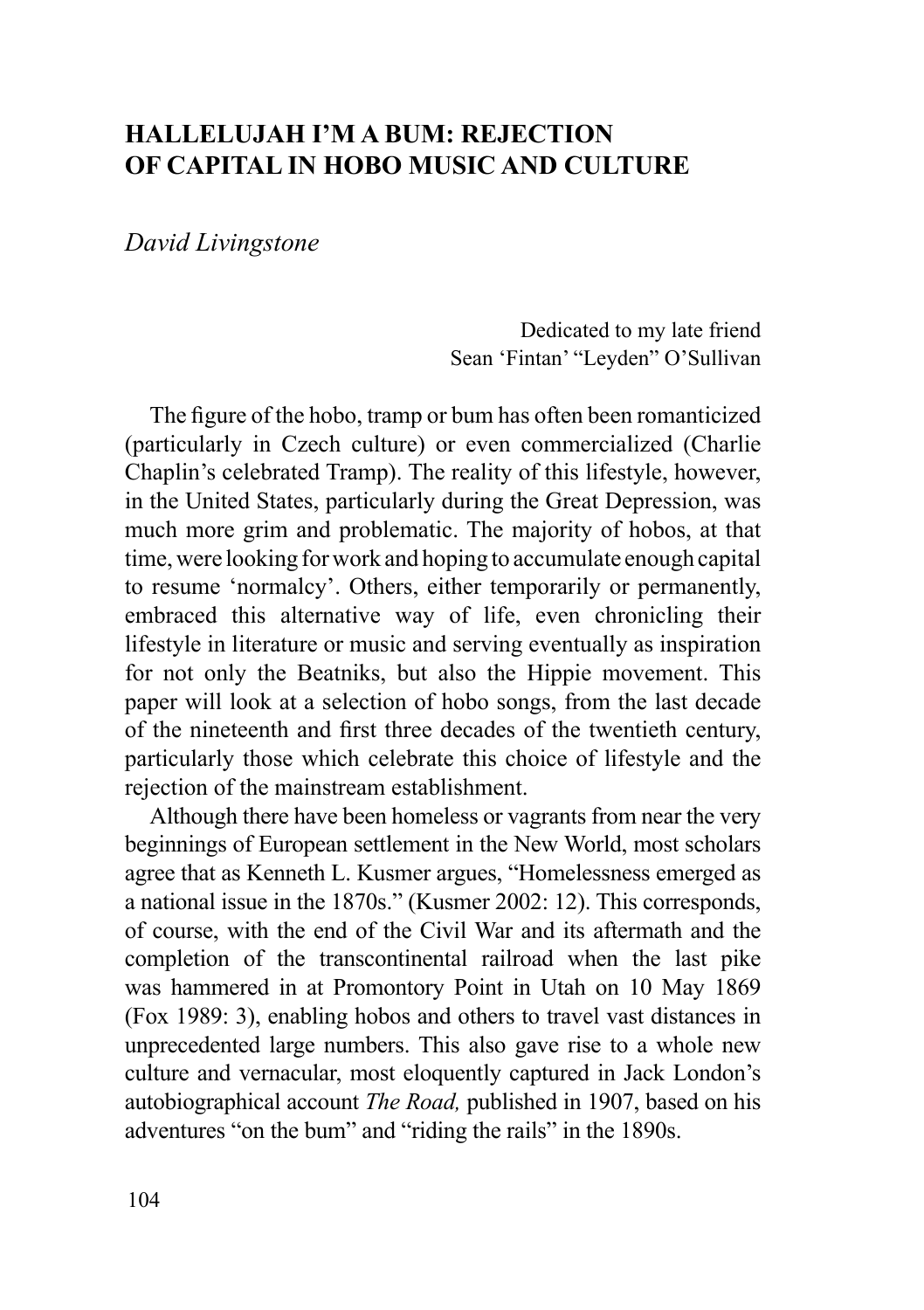There are a number of additional terms used to describe what we would now call the homeless or itinerant workers (vagrant, bum, hobo, tramp, etc.), as well as a number of sub-terms as London describes within hobo culture. The distinction is put succinctly, if not completely fairly, however, by the all-time king of the hobos, Jeff Davis, who used to say, quoted in the autobiographical account of Charles Elmer Fox, "Hoboes will work, tramps won't, and bums can't." (Fox 1989: 3). Fox, a hobo himself, goes on to preface this, however, by stating that: "Some seemed to forget that about 98 percent of hoboes got their start as tramps or bums." (Fox 1989: 3).

The hobo culture has also not only enriched the English language with a number of terms (punk, gay), but also familiarized the majority, mainstream culture with their nomad sub-culture involving handouts, boxcars and railroad bulls (men responsible, amongst other things, for preventing hobos from travelling illegally). Hobo culture even has its own distinct cuisine, so-called Mulligan stew, this being as Nels Anderson explains, "... a 'throw-together' of vegetables and meat. There are certain ideal mixtures of vegetables and meat, but the tramp makes 'mulligan' from anything that is at hand." (Anderson 2020: 123). There are also a number of terms connected with the word bum which are still very much in use today: bum a ride/cigarette, a bum deal, a bum rap, to be bummed/ out, bummer, etc.

It is rather ironic, although perhaps understandable, how the tramp has been romanticized in the Czech lands to such an extent, while the gypsy or Romani has been vilified; the opposite held true in the late nineteenth century in the United States. The frequent fear and repugnance felt by the majority of the sedentary population to this new sub-culture is captured in a paper delivered by Francis Wayland, Dean of Yale Law School, in September 1877. He characterized a tramp, mincing no words, as a "… lazy, shiftless, sauntering or swaggering, ill-conditioned, irreclaimable, incorrigible, cowardly, utterly depraved savage." (Despastino 2003: 34).

The reality, however, was quite different, at least among 'cardcarrying' tramps. Their attitude to work, for example, was far from lazy. A Hobo Ethical Code was established as far back as the Hobo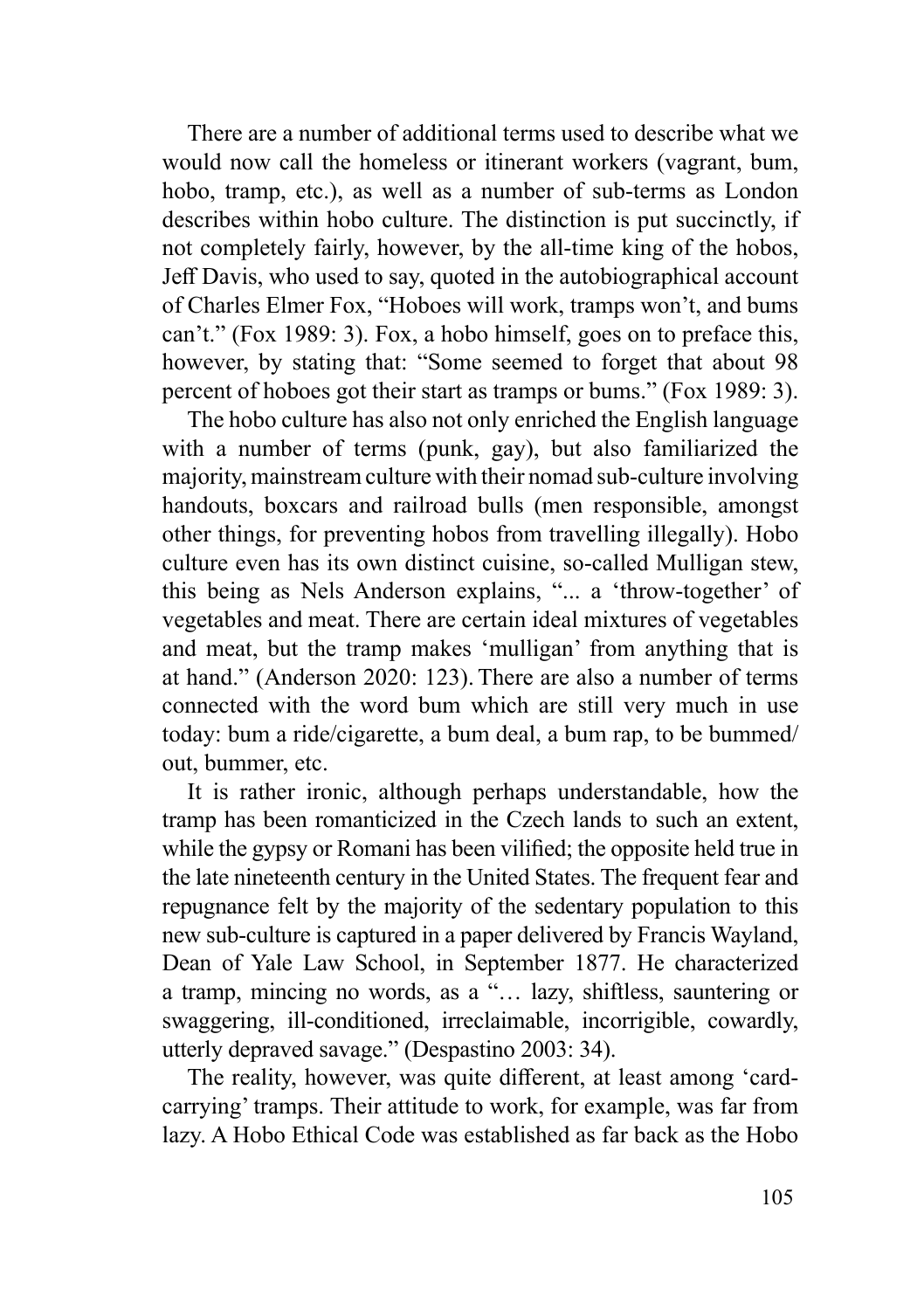National Convention of 1889, which states in point 4: "Always try to find work, even if temporary, and always seek out jobs nobody wants. By doing so you not only help a business along, but ensure employment should you return to that town again." (Hobo Ethical Code of 1889).

Consequently, many of the hobo songs, which will be analysed here, do not actually celebrate avoidance of work, but instead reject the mainstream capitalist 'wage slave' (a term they were fond of) situation of the day. Many of the hobo songwriters were associated with the labour union the Wobblies, officially known as the Industrial Workers of the World or IWW, and embraced their socialist/anarchist views.

Finally, the actual reality of hobo life could be grim and brutal. Death and accidents, especially connected with hopping freight trains, were frequent with Tim Cresswell providing a number of almost 5000 deaths and injuries per year in the early days (Cresswell 2001: 200). The Welsh poet W. H. Davies (1871-1940) graphically describes the loss of a leg in a failed attempt at jumping a train in Canada in his autobiographical account, *The Autobiography of a Super-tramp* (Davies 1917), roughly contemporary with London's *The Road*. Rapeand sexual molestation of 'punks' (young inexperienced tramps) by older 'wolves' was not uncommon and violence committed by the police or citizenry against these undesirables was a matter of course. Finally, hobos and tramps were often imprisoned (sometimes by choice during a hard winter) and sentenced to hard labour. Joe Hill, the Wobblie labour activist, occasional hobo and songwriter (*The Tramp*, *The Preacher and the Slave*, etc.) was even framed for axmurder and executed in 1915.<sup>1</sup>

One of the anthems of both hobos and the Wobblies is *Hallelujah, I'm a Bum*, attributed to **Harry McClintock** (1882-1957), among others. Like many Wobblie songs, it is sung to the tune of a wellknown hymn, in this case *Revive Us Again* from 1867. The original is extremely pious in its sentiments and orthodox in its theology.

<sup>1.</sup> This interpretation of the trial is not, of course, universal.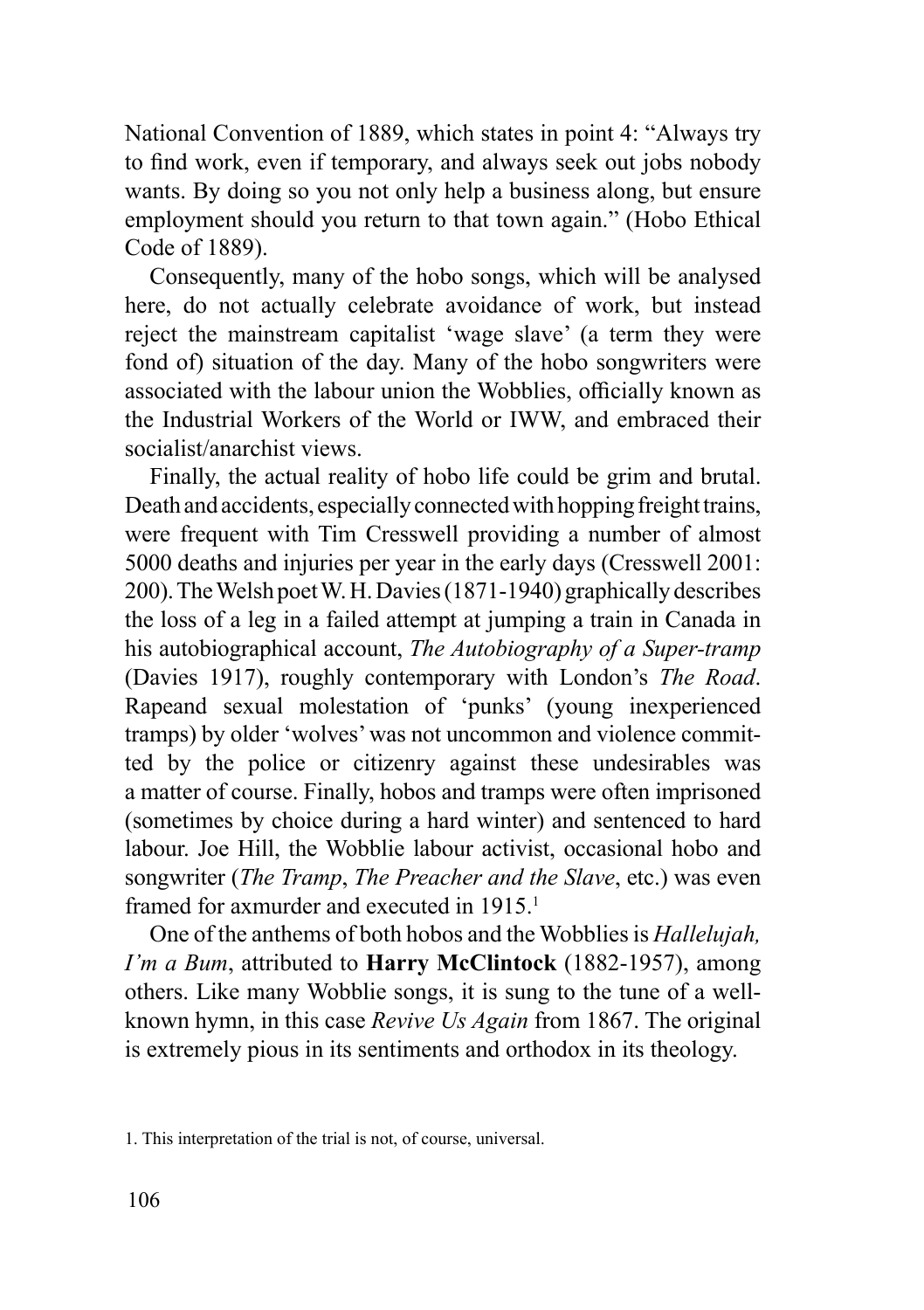We praise Thee, O God! For the Son of Thy love, For Jesus Who died, And is now gone above.

Hallelujah! Thine the glory. Hallelujah! Amen. Hallelujah! Thine the glory. Revive us again.

*Hallelujah, I'm a Bum*,<sup>2</sup> in contrast, is highly irreverent, embracing the hobo lifestyle. The song is not, however, espousing shirking work, but instead pointing out the realities faced by itinerant labourers when seeking out gainful employment.

> Rejoice and be glad for the Springtime has come We can throw down our shovels and go on the bum

Hallelujah, I'm a bum, Hallelujah, bum again Hallelujah, give us a handout to revive us again

The Springtime has come and I'm just out of jail Without any money, without any bail

chorus

I went to a house and I rapped on the door And the lady says, "Bum, bum, you've been here before"

chorus

I like Jim Hill, he's a good friend of mine That is why I am hiking down Jim Hill's main line

chorus

I went to a house and I asked for some bread And the lady says, "Bum, bum, the baker is dead"

chorus

Why don't you work like other men do Now, how can I work when there's no work to do

chorus

Why don't you save all the money you earn If I didn't eat, I'd have money to burn

chorus

2. There are two popular Czech versions of the song: one by Josef Hiršal, called *Alelujá, jsem tulák*, the other by Vilda Dubský entitled *Tak se toulám sem a tam,* they both are almost a word to word translation and great for singing.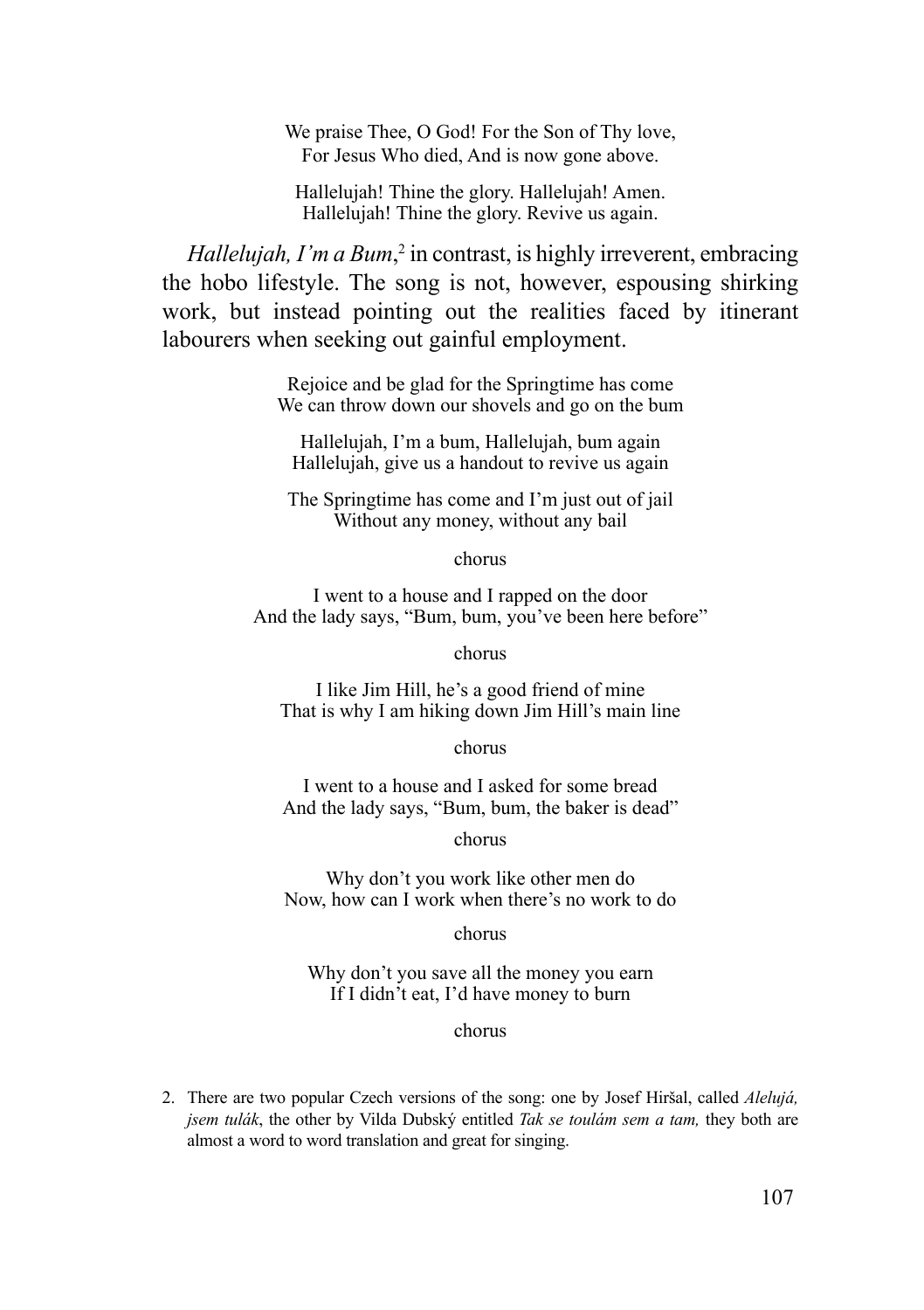chorus

**Utah Phillips** (1935-2008), arguably the most prominent of the hobo songwriters building on the legacy of Joe Hill, Harry McClintock, Woody Guthrie and others, includes the following story in the middle of his version of the song.

There I am in Salt Lake City, city of magic, city of light, ensconced upon my front porch in broad daylight, around about noon, my rising time, drinking something of a potable beverage, playing my guitar, long after everybody else in the neighborhood has packed up their lunch box and gone on off to the brick factory to put in their shift.

This enrages my neighbors.

One in particular across the road, a little retired banker fella, been nown to cannonball his rotundity across the road stand there and publicly berate my for my sloth and indolence.

"Why don't you get a job?" he says.

Some of you have heard that, I bet.

Now me, being hip to the Socratic method, fires back a question.

"Why?"

"Why?" he says, taken aback, if you had a job you could make 10 or 12 dollars an hour

I said "why" pursuing the the same tack.

"Hell, if you made 10 or 12 dollars an hour, you could have a savings account and save up some of that money.

I said, "Why?"

He said, "Well, you save up enough of that money young fella and pretty soon you'll never have to work another day in your life.

I said, "Hell, that's what I'm doing right now." (Phillips 2009)

Phillips humorously encapsulates the hobo attitude to both work and capital in general. He also begins his version of the song with the verse:

"Oh why don't you work like other folks do/How can I get a job when you're holding down two/" which expresses succinctly one of the philosophical positions of the hobo culture, namely do not work if it entails taking the work of another person. Utah Phillips eloquently refers to it as "making a living, not making a killing." (Phillips 2009).

3. There is a Czech version of the song written by Miroslav Jaroš (Mirek Skunk Jaroš) as *V Montgomery bijí zvony*. The lyrics provide a completely different story from the original version; it is obviously not a translation.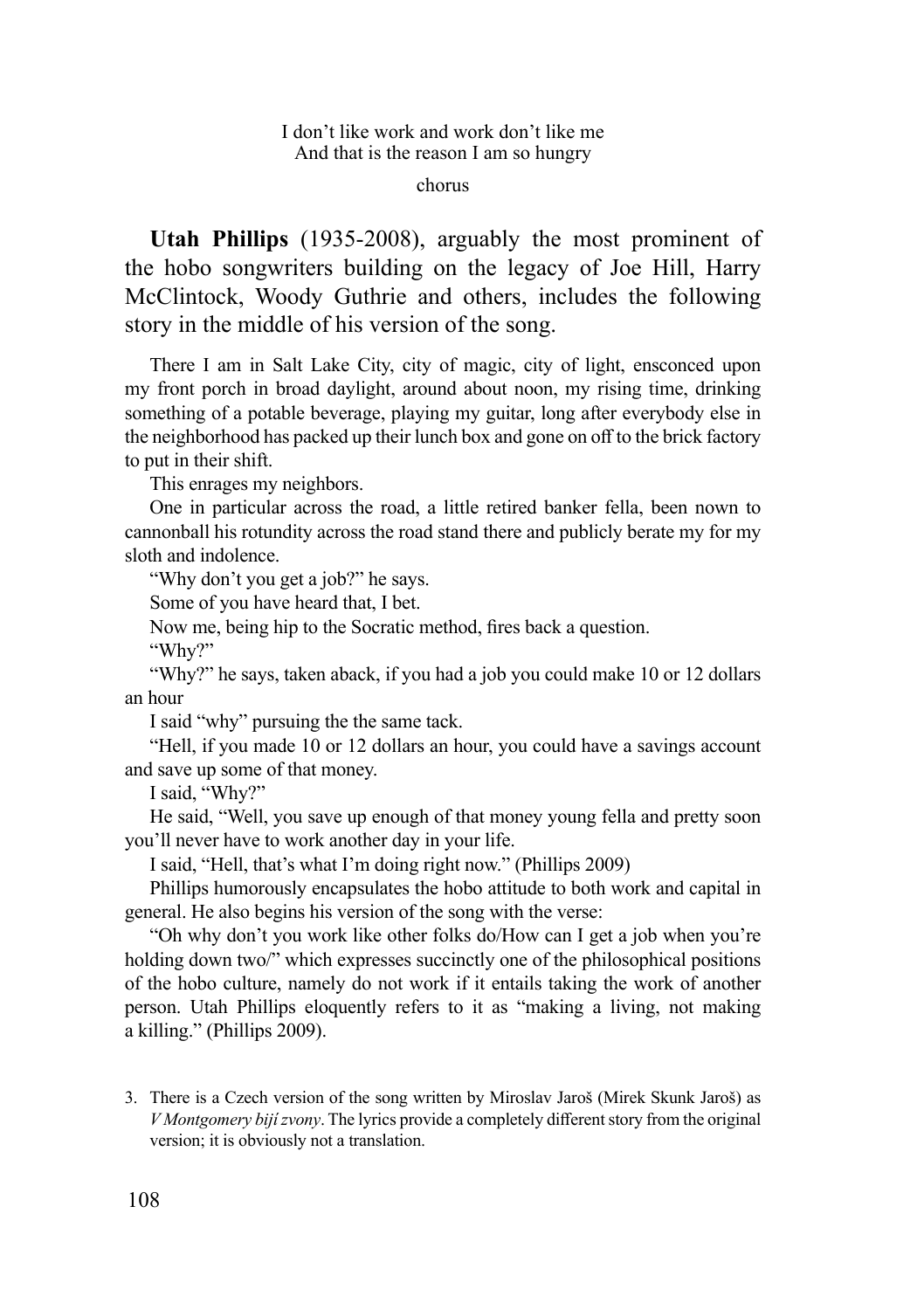*Hobo's Lullaby*<sup>3</sup> was written by **Goebel Reeves** (The Singing Bum) (1899-1859), yet another Wobblie, occasional hobo and professional musician. The song was covered, most famously, by Woody Guthrie as well as by his son Arlo.

> Go to sleep you weary hobo Let the towns drift slowly by Can't you hear the steel rail humming That's the hobo's lullaby

> Do not think about tomorrow Let tomorrow come and go Tonight you're in a nice warm boxcar Safe from all the wind and snow

I know the police cause you trouble They cause trouble everywhere But when you die and go to heaven You won't find no policemen there

I know your clothes are torn and ragged And your hair is turning grey Lift your head and smile at trouble You'll find happiness (peace and rest) some day

The song's portrayal of the elderly hobo is obviously heart-felt and compassionate, but not sentimentalized, actually having been written by someone who knew the reality first-hand. Almost all accounts about hobos also describe that the lifestyle was very much a young man's game, and not at all suitable for the elderly, women and children.

Arguably the most famous hobo song is *The Big Rock Candy Mountain* by Harry McClintock, recorded in 1928, but apparently written in the 1890s. The song was popularized fairly recently, having been featured in the film *O Brother Where Art Thou* by the Coen Brothers from 2000. McClintock was also a member of the Wobblies and an active labour organizer. The song includes many of the classic hobo themes: hopping trains, harassment by railroad bulls, being attacked by dogs, stealing food, forced labour, imprisonment, etc.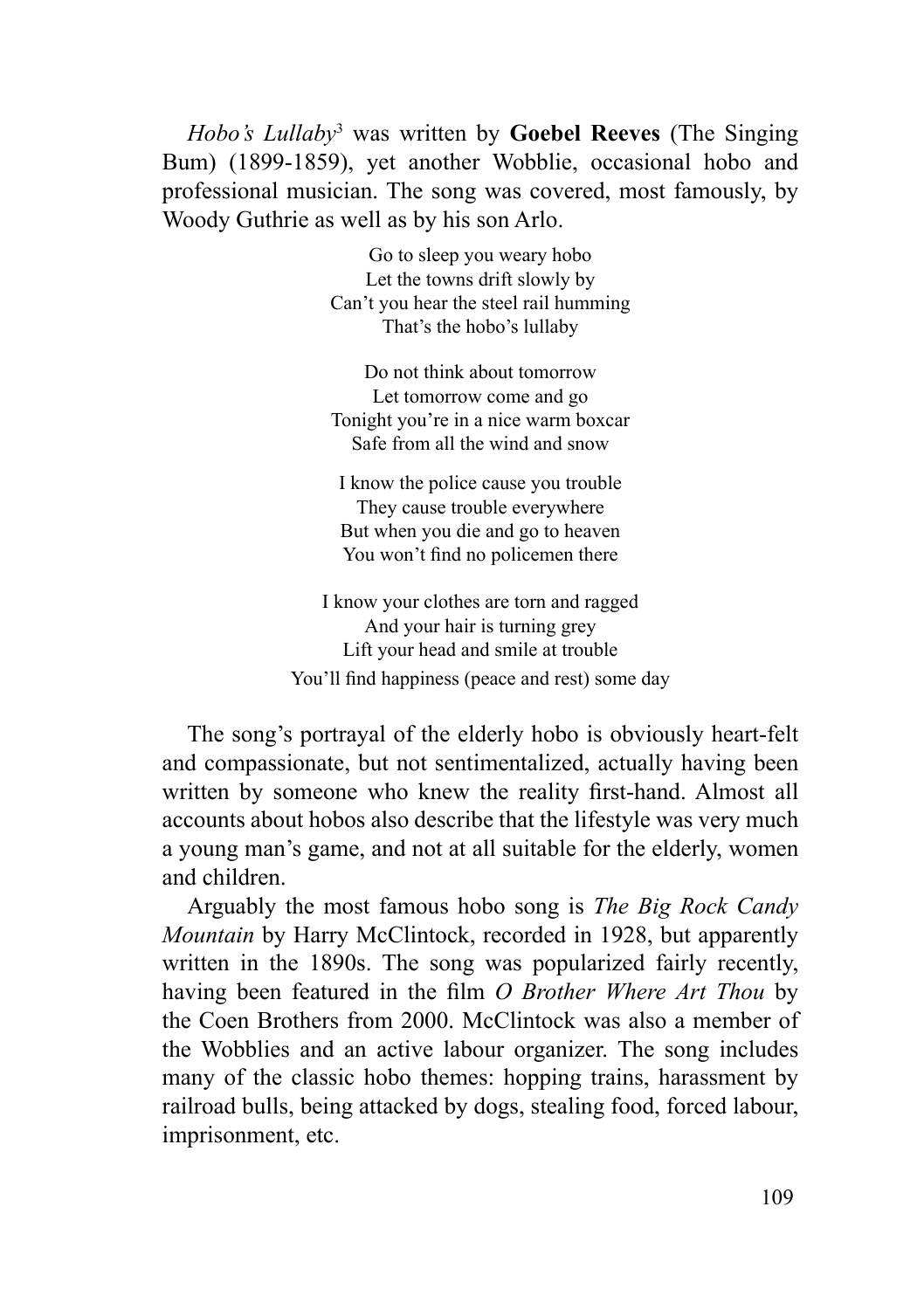One evening as the sun went down, and the jungle fire was burning, Down the track came a hobo hiking, and he said, "Boys, I'm not turning I'm headed for a land that's far away, besides the crystal fountains So come with me, we'll go and see, the Big Rock Candy Mountains"

In the Big Rock Candy Mountains, there's a land that's fair and bright, Where the handouts grow on bushes, and you sleep out every night Where the boxcars all are empty, and the sun shines every day On the birds and the bees, and the cigarette trees The lemonade springs, where the bluebird sings In the Big Rock Candy Mountains

In the Big Rock Candy Mountains, all the cops have wooden legs And the bulldogs all have rubber teeth, and the hens lay soft-boiled eggs The farmers' trees are full of fruit, and the barns are full of hay Oh I'm bound to go, where there ain't no snow Where the rain don't fall, and the wind don't blow In the Big Rock Candy Mountains

In the Big Rock Candy Mountains You never change your socks And the little streams of alcohol Come trickling down the rocks The brakemen have to tip their hats And the railroad bulls are blind There's a lake of stew And of whiskey, too You can paddle all around 'em In a big canoe In the Big Rock Candy Mountains

In the Big Rock Candy Mountains, the jails are made of tin And you can walk right out again, as soon as you are in There ain't no short-handled shovels, no axes, saws or picks, I'm goin' to stay, where you sleep all day, Where they hung the jerk, that invented work In the Big Rock Candy Mountains

I'll see you all this coming fall, in the Big Rock Candy Mountains

Although this is the most well-known, and now more or less established version of the song, there are a number of variations. Todd Depastino, in his Introduction to London's *The Road*, discusses the more disturbing, original, version of the song, which is apparently about an older tramp or wolf's attempt to seduce a young boy or punk into embracing the hobo lifestyle. The song ends with the punk rejecting both his mentor and the hobo scene with the following lines: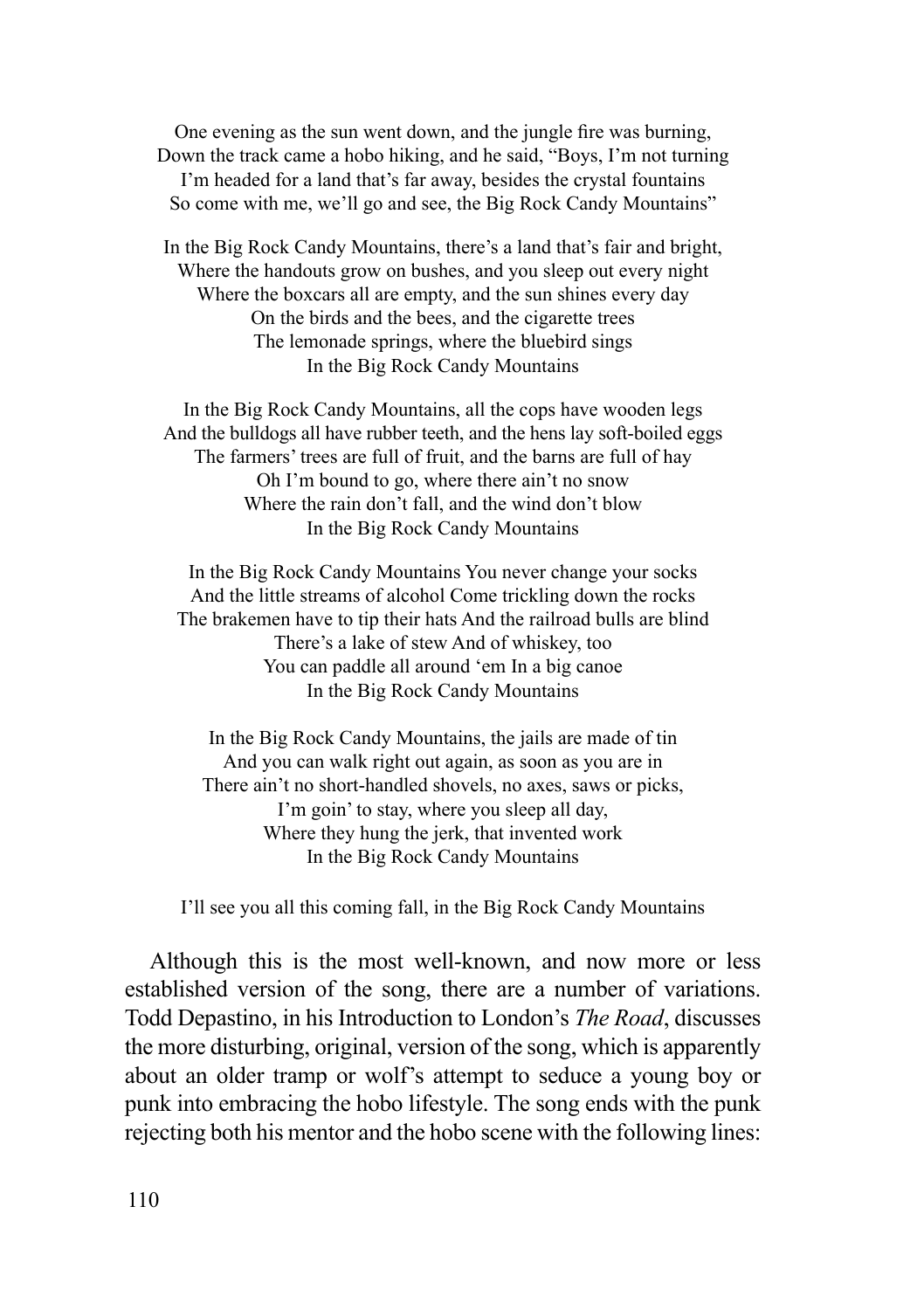I've hiked and hiked till my feet are sore And I'll be damned if I hike any more To be buggered sore like a hobo's whore In the Big Rock Candy Mountains.

(Depastino 2006: xxvii)

This throws a new light, to say the least, on the romanticized picture of the current version of the song and the hobo lifestyle in general.

There are a great deal of additional interesting songs which could also be discussed: many other Woody Guthrie songs, *Tramp on the Street* by Hank Williams, *The Hobo Song* or *Billy the Bum* by John Prine, *Here Comes Your Man*, Pixies, etc. The ongoing interest in this alternative hobo lifestyle is also in evidence by the success of films such as the critically acclaimed *Into the Wild* or last year's Oscar winning *Nomadland*.

It is a historical irony that the tramping movement in 'capitalless' Czechoslovakia was often perceived as an escape of sorts from the confines of Communism, while tramps in America were often victims of the rigours of capitalism or individuals who chose to reject the strictions of the traditional working world. On the other hand, the Czech tramp 'osada' and the America hobo jungle did have some aspects in common in the end, involving an established set of rules, with guláš as the Czech version of mulligan stew and with a sense of being a sub-culture within a larger unsympathetic culture. Jack London's description of what he calls a true hobo, with his rejection of traditional capital, could also very much apply to the Czech tramp scene: "The hobo never knows what is going to happen the next moment; hence, he lives only in the present moment. He has learned the futility of telic endeavor, and knows the delight of drifting along with the whimsicalities of Chance." (London 2006: 54). The hobo and the associated lifestyle will undoubtedly continue to fascinate and inspire listeners, readers and film-goers on both sides of the Atlantic.